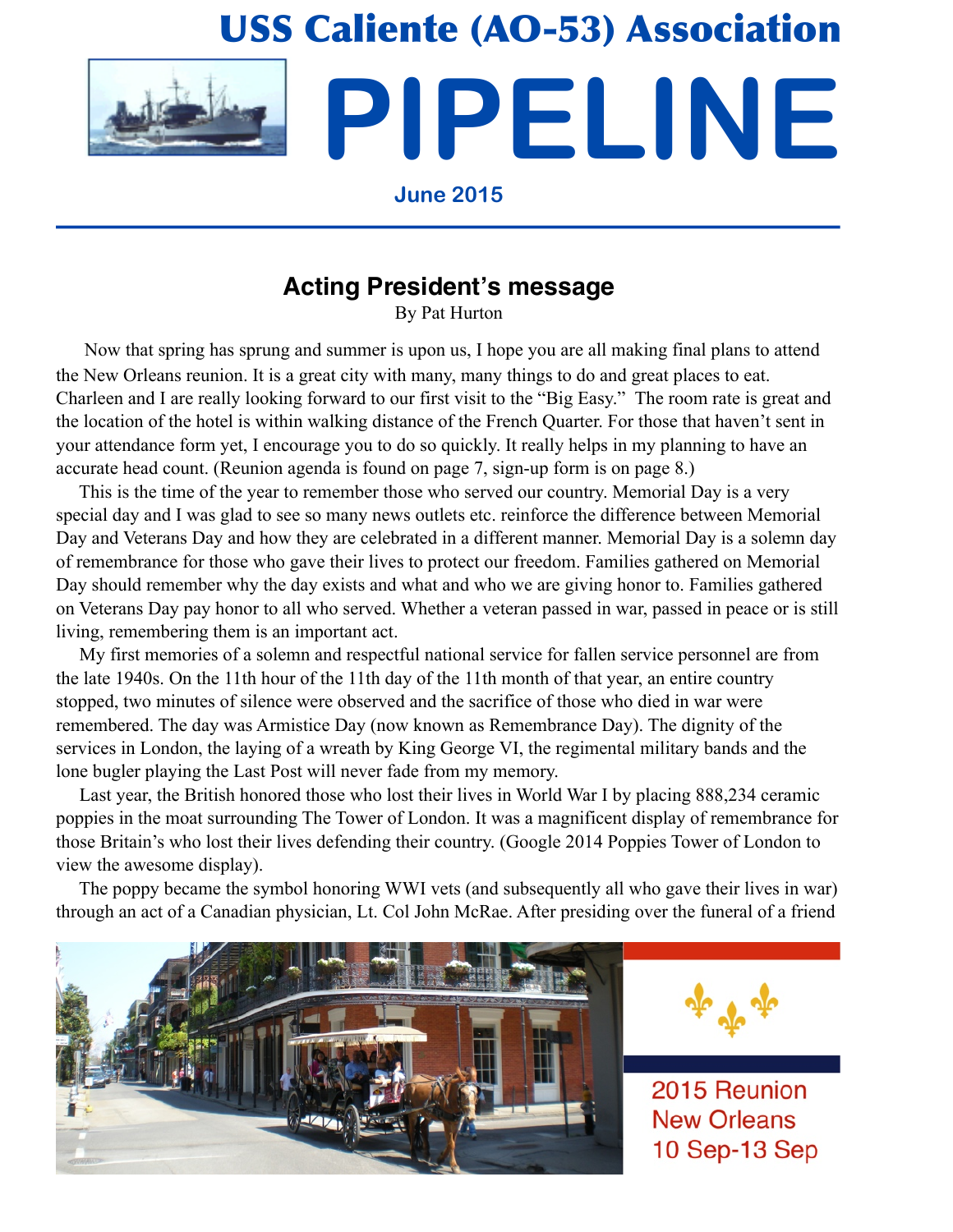and fellow soldier who died during the Second Battle of Ypres (WWI), he wrote a poem. The poem, "In Flanders Fields," reflects McRae's observation of the red poppies growing over the graves in a field in Flanders, Belgium. It reflects the tragedy and sometimes futility of war. I encourage you to read (or re-read) it. In my opinion, it is a most fitting reminder of the perils of war and its consequences at the same time paying honor to the fallen.

 After coming to America, I learned that Memorial Day (originally Decoration Day) is even older than Remembrance Day. After the Civil War the practice of decorating soldier's graves started to gain in popularity. Spreading from the South to the North and, after Abraham's Lincoln's assassination, the recognition of the shocking number of soldiers (more than 600,000) who gave their lives for their cause took on a new cultural significance. The practice of decorating graves grew in formality. In 1865 national military cemeteries were created for the Union dead. Today Memorial Day ceremonies are held at veterans' cemeteries across America. Thanks to many non-profit organizations and armies of volunteers, the graves all have flags.

 Charleen and I attend Memorial Day services at the veterans' cemetery closest to our home. The small town (625 residents) of Igo, CA is about an hour and a half drive from Chico and is the home of this beautiful veterans' cemetery. The cemetery is surrounded by peaceful countryside, with low rolling hills that are covered in greenery. Our two sons usually attend with us and we are proud they recognize the sacrifice of our war dead. We know they and their children will continue to honor veterans in the future. Before it was consecrated in the early 2000s, there was no final resting place for veterans in Northern California. The closest veterans' cemetery was far south, outside of Sacramento, CA. The drive was five hours or more depending on where you lived in Northern California. The state of California and the Veterans Administration procured the land in Igo and provide the upkeep for this beautiful cemetery.

 While some of you probably live a distance from a veterans' cemetery, I hope you all have one you can visit on Memorial Day, participate in the services and honor our comrades who fell in war.

 Veterans Day presents an opportunity for those veterans who are still alive to pass on their memories and experiences during their service. This important part of Veterans Day will enrich the lives of our offspring and relatives by providing them first-hand knowledge of what service personnel go through. My grandfather served in the British Army during WWI. He was severely wounded and had a steel plate in his head as a result of damages to his skull. My father served in the British Territorial Army (National Guard) post World War II and his brother served in the U.S. Army during the Korean War.

 I wish I had the opportunity to talk to my grandfather about his Army experiences. Unfortunately his injuries affected his memory and this was not possible. As for my father, I was too interested, in my younger days, in playing with my mates to question him about his Territorial Army experiences. After we moved to America a couple of years after my uncle's discharge from the U.S. Army, I was older and wiser. I talked to him about his days in Korea. He couldn't drive when he got drafted in 1951, so naturally, in line with good thinking, he was given a truck driver MOS. He related great stories about his experiences in Korea. I then started to talk more to my dad about his experiences in the Territorial Army. He was proud of his service and happy to tell me his stories.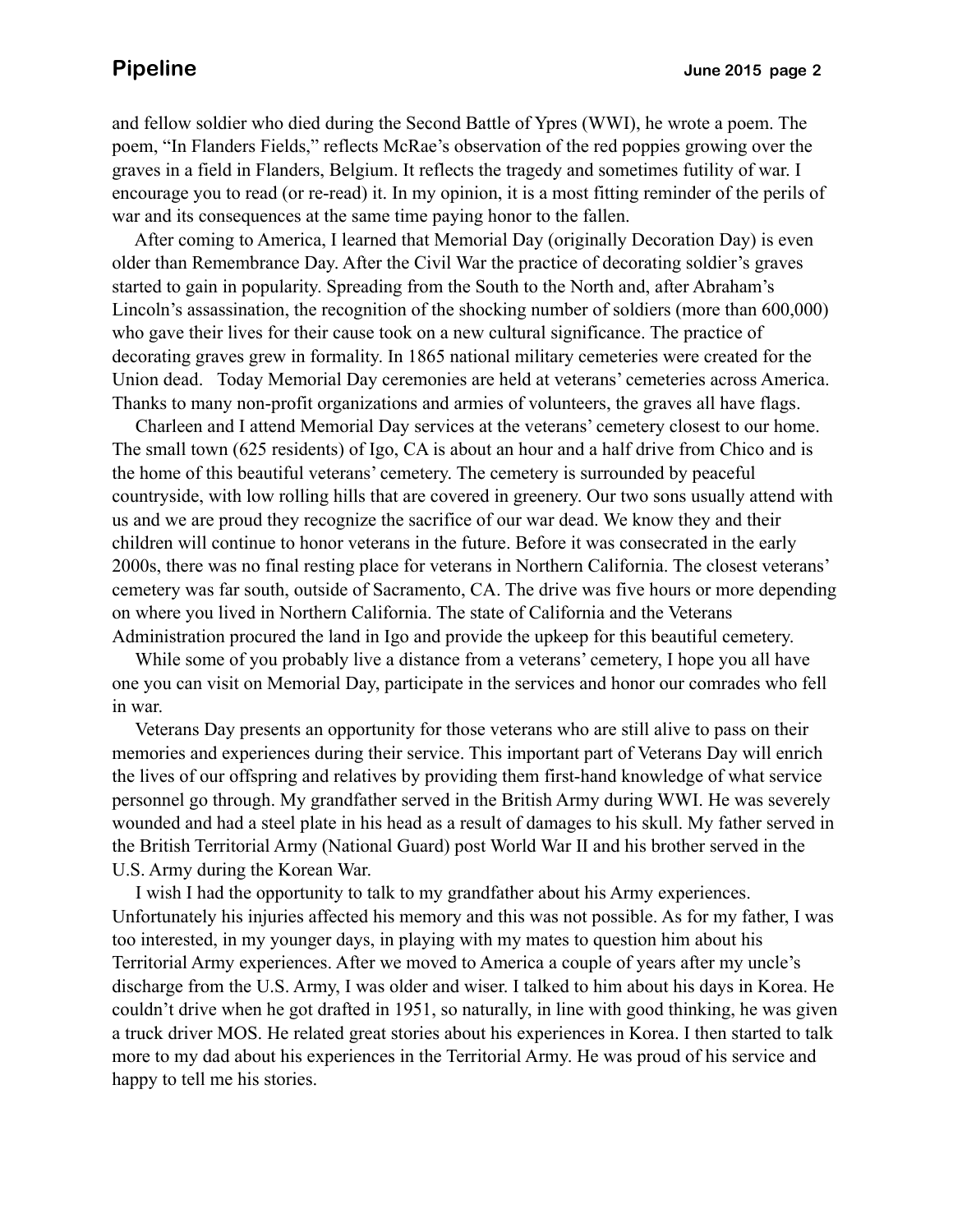I hope all of you are able to relate your stories to your offspring. In a country where less than 1 percent of our people serve in the military, our stories are an important part of maintaining the remembrance, passing on the tragedies of war and the importance of our military.

 damaged, the task force thwarted the Japanese in South East Asia, and the damages inflicted on For us Navy vets there are a couple of significant events that occurred around this time of the year. In the Battle of Coral Sea in May 1942, the USS Lexington and USS Yorktown led the American-Australian task force. Although the Lexington was sunk and the Yorktown seriously them severely impacted their capabilities. Another significant victory in the Battle of the Pacific was the Battle of Midway in June 1942. My father-in-law was aboard the USS Salt Lake City during this battle. The Japanese lost four carriers and were primarily on the defensive for the remainder of the Pacific War. I was able to hear the stories of his time on the USS Salt Lake City as were our two sons. This was another important piece of my gaining understanding of the perils and tragedies and horrors of war and offered first-hand reflections to our sons. My stories of being aboard the Caliente from 1964-1966 cannot offer first-hand knowledge of combat.

 The Navy has played a significant role in defending our country starting with the Revolutionary War and we can all be proud of our service. These memories should be captured and memorialized. We are constantly asking for contributions to the Pipeline and I hope the foregoing emphasizes the importance of remembrance for us and the passing of those stories to future generations. It doesn't matter whether one was a "stoker" or a "sniper," an "E-1 or an



USS Caliente Association President: Vacant Vice President: vacant Treasurer: Pat Hurton Pipeline Editor: Karl Seitz



 The Pipeline is the official quarterly newsletter of the USS Caliente Association. It is a place to share your memories and pictures. Please send them via e-mail to seitzao53@gmail.com or by regular mail to Karl Seitz, 1212 30th St. South, Birmingham, AL 35205-1910.

 Association dues are \$10 per year due Jan. 1, payable by Jan. 15. Checks should be made out to The USS Caliente Association and mailed to treasurer Pat Hurton, 156 Greenfield Drive, Chico, CA 95973-0185.

Masthead picture of USS Caliente (AO-53) used with permission of Dan Davis.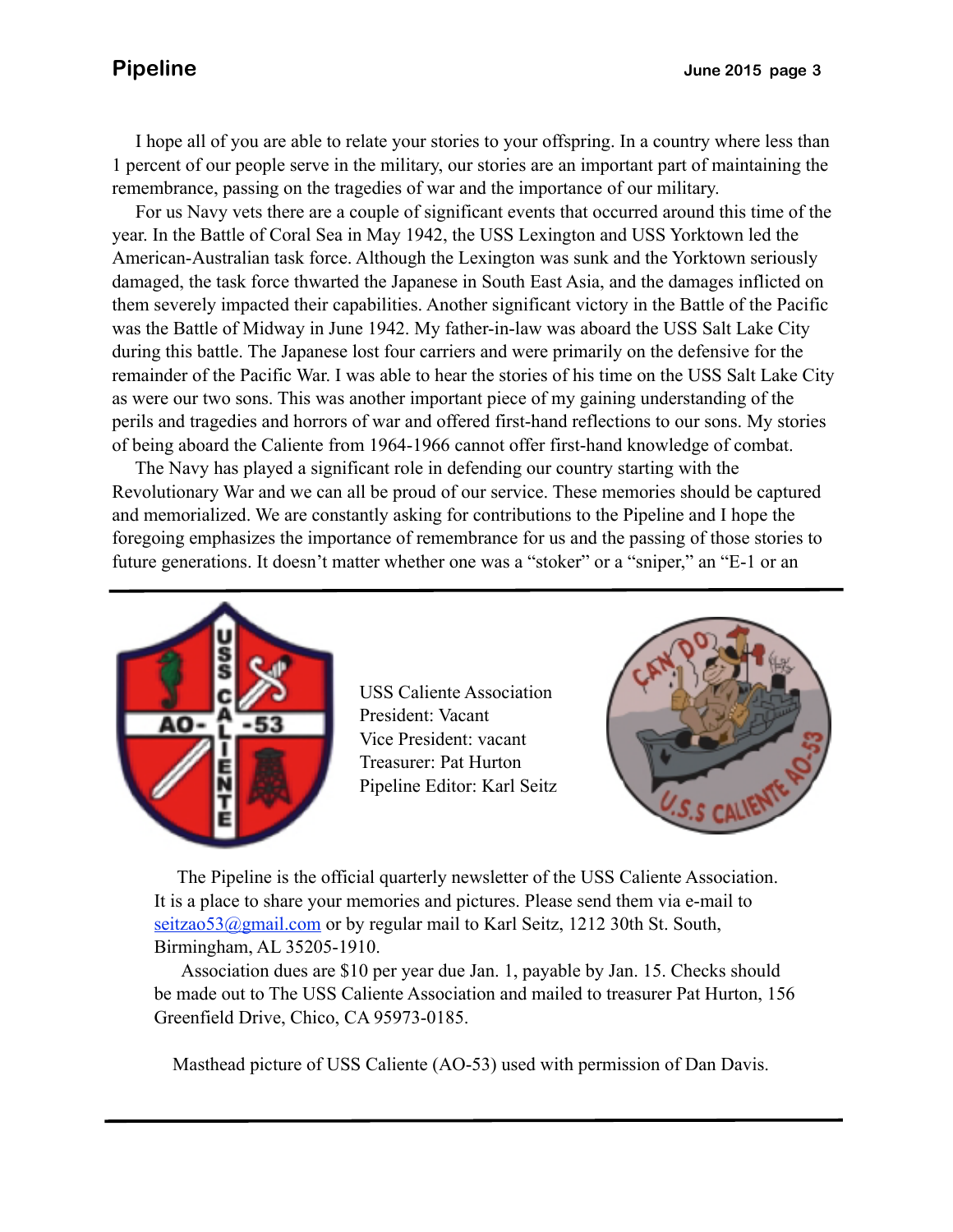E-9," a W-1 or a W-5" or a lofty "O-1 or O-11," all of us served and all have important stories to pass on. Because the Pipeline is "on the Internet," it can be read by any person who "clicks on" the USS Caliente URL. Your story(ies) will live forever as they should. Send stories to Karl.

 Hope to see you many of you in New Orleans. Send your form in now!!! Proper Prior Planning Prevents Pxxx Poor Performance!!

# **Taps**

 Sam Diaz, 84, died 23 Dec 2014, two weeks after suffering a stroke. Sam served as a SN on the Caliente in 1952 and 1953. He was born18 Aug 1930 in Santa Barbara, CA. After leaving the Navy, he was a Santa Barbara Police Department officer for 13 years. He then joined the UCSB Isla Vista Foot Patrol until retiring in 1980. He is survived by his wife Eliza Alice, children Samuel, Nancy (Robert), David (Cora), Dennis, Julie (Vern) and Rick; brother Lawrence (Eva) and numerous nieces, nephews,



taken 1952, Sasebo, Japan

grandchildren and great grandchildren. He was predeceased by his parents, two sisters and two brothers. One of those brothers, Louis, served on the Cal at the same time as Sam, also as an SN.

Karen Fordyce, 71, wife of Ed Fordyce, PN3, 1960-62, died 13 Apr 2015. Born Karen Ann



Walter 14 June 1943 in Iowa City, IA, she graduated from the University College of Cosmetology. She married Ed 6 Feb 1965. Karen was a member of the Mount Vernon United Methodist Church and active in women's Bible study. In addition to her husband of 50 years, Karen is survived by her mother, Lois Wallace, daughters Lorrie (Brad) Dahlman, Shelly (Adam) Brinkmann and Emily (Eric) Joldersma; 12 grandchildren; sister Karol (Edward) Lacher; brothers Larry Walter, Dale (Pamela) Walter and James Mark Wallace; brother-in-law Richard Fordyce and nieces, nephews, aunts, uncles and cousins. Karen is buried at Mt. Vernon Cemetery in Mt. Vernon, IA.

 Susan Lee Gauthier, 62, wife of Laurence R. Gauthier, SN, 1963-65, died 3 Oct 2014 at Stanley R Tippett Hospice Home in Needham, MA. Born Susan Lee MacFarland 2 July 1952 in Boston, she was raised in Brighton, MA. Susan worked for more than 20 years for M&I Corp. in



A reminder if you are on Facebook, Jack Hughes has created a Facebook group for former crew members of the USS Caliente (AO-53) and their families.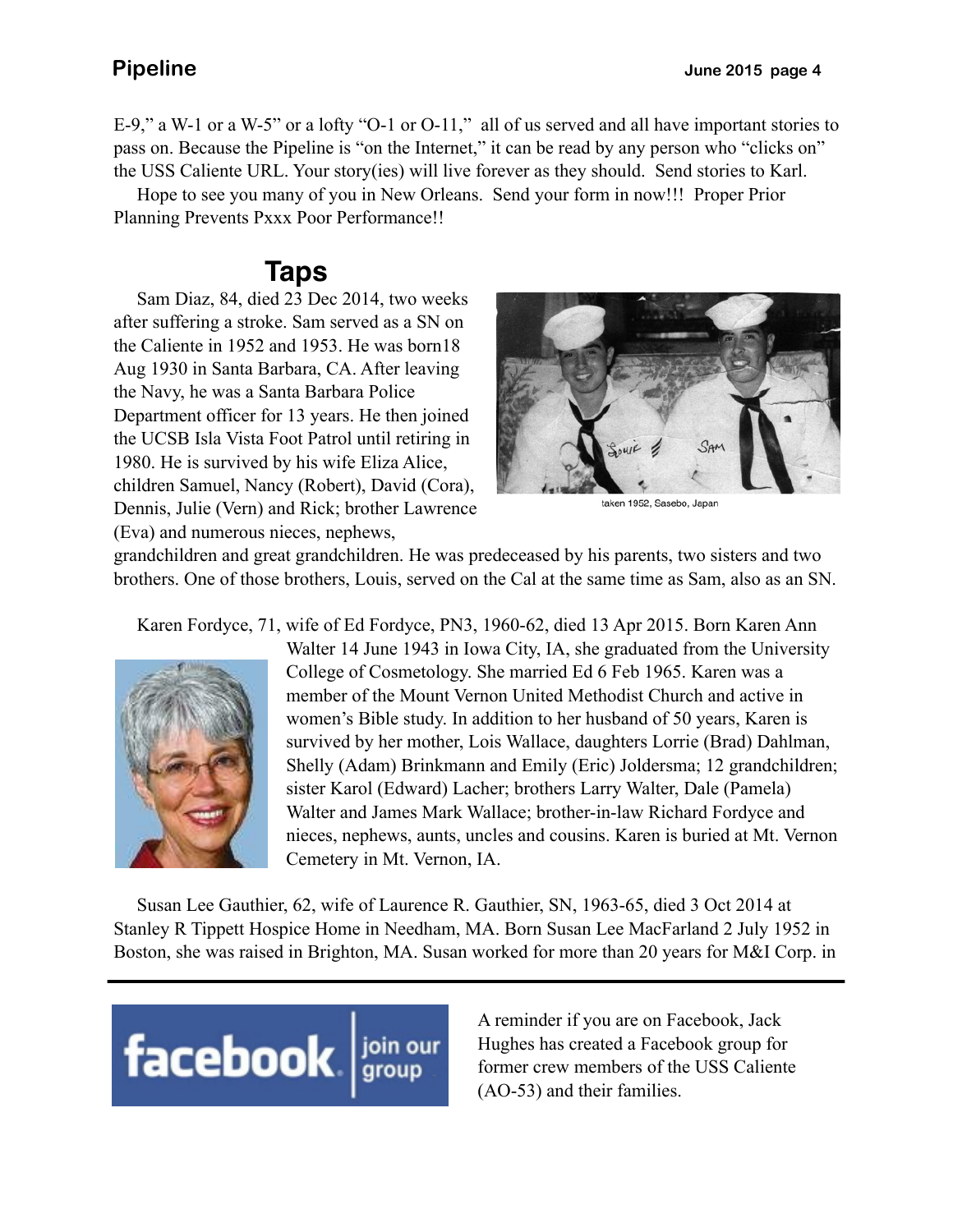Braintree, MA. She then worked for S.B.L.I. Corp. in Woburn, MA until deteriorating health forced her to leave. In addition to her husband of 41 years, Susan is survived by her mother, Clare MacFarland, sons Jason L. Gauthier, Laurence R. Gauthier and his fiancée Amanda and Bryan J. Gauthier; two grandchildren; brother Robert W. (Karen) MacFarland; nieces, nephews and extended family. She is buried at Knollwood Memorial Park in Canton, MA.

 *Editor's note:* Susan Gauthier's death was discovered while the editor was trying to find a valid e-mail or postal address for her husband, Laurence R. Gauthier. Messages to his e-mail address bounced in March and a Pipeline mailed to his Brockton, MA address was returned as not forwardable. Laurence apparently moved from Brockton to Andover, MA when Susan entered hospice care. However, his current address has not been found. If anybody knows it, please inform Karl Seitz at one of his addresses on page 3.



 Frederick L. Geer, 90, died 11 Oct 2014 in Warren, OH. Fred served on the Caliente in 1945 and 1946 as Seaman First Class. He was born 29 Aug 1924 in Erie, PA. After his discharge, he returned to Warren, where he married Gertrude Leinhart 9 Apr 1965. Fred was very involved with the sports program at Western Reserve University and retired from ITT Grinell when it closed. He was predeceased by his parents and daughter, Nancy Click. In addition to his wife of 49 years, he is survived by grandchildren Greg Click Sr., Deanna (Jim) Gardiner and Vanessa (Robb) Groner; four great grandchildren, three great-great grandchildren and three nieces. He was cremated and inurned at Sager Memorial Cemetery in Bristolville, OH.

 Kathryn Gregor, wife of Bob Gregor (see following obituary) died 15 Nov 2014 in Grand Prairie, TX after a long battle with lung cancer. Born Kathryn Irene Faircloth 5 Oct 1939 in Saratoga Springs, NY, Kathy grew up in Schenectady, NY, before moving to Orange County, CA, in 1968 where she met and married Bob. Once retired, they moved to Grand Prairie, TX, to be near her son George and his family. Kathy was predeceased by her parents, brother Paul Francis Faircloth, sister Nancy Monica Faircloth and daughter Donna Lee DeMassio Treff. For survivors, see Robert's obituary. Kathy was active with Friends of the Grand Prairie Library until shortly after her diagnosis with lung cancer.

 Robert "Bob" Gregor died 10 Mar 2015 at the Hospice House at Huguley in Burleson, TX, after a brief battle with lung and liver cancer. Bob was a BT3 on the Caliente from 1955 to 1958. At his request, his daughter-in-law Bridgett DeMassio reports, "He had very little pain and did not suffer. Any pain he had was managed very well at the hospital and then hospice. His passing

was very peaceful and during the last few days of his life he told us many times that he had a wonderful life. He was at peace with the knowledge that he was dying and stated that he was ready to be with Kathy." Bob was born 13 Aug 1937 in Cleveland, OH. He retired in 1997 after more than 20 years as plant maintenance manager of the Orange County Water District in California. He was an avid Ford flathead V8 hotrodder. Bob is

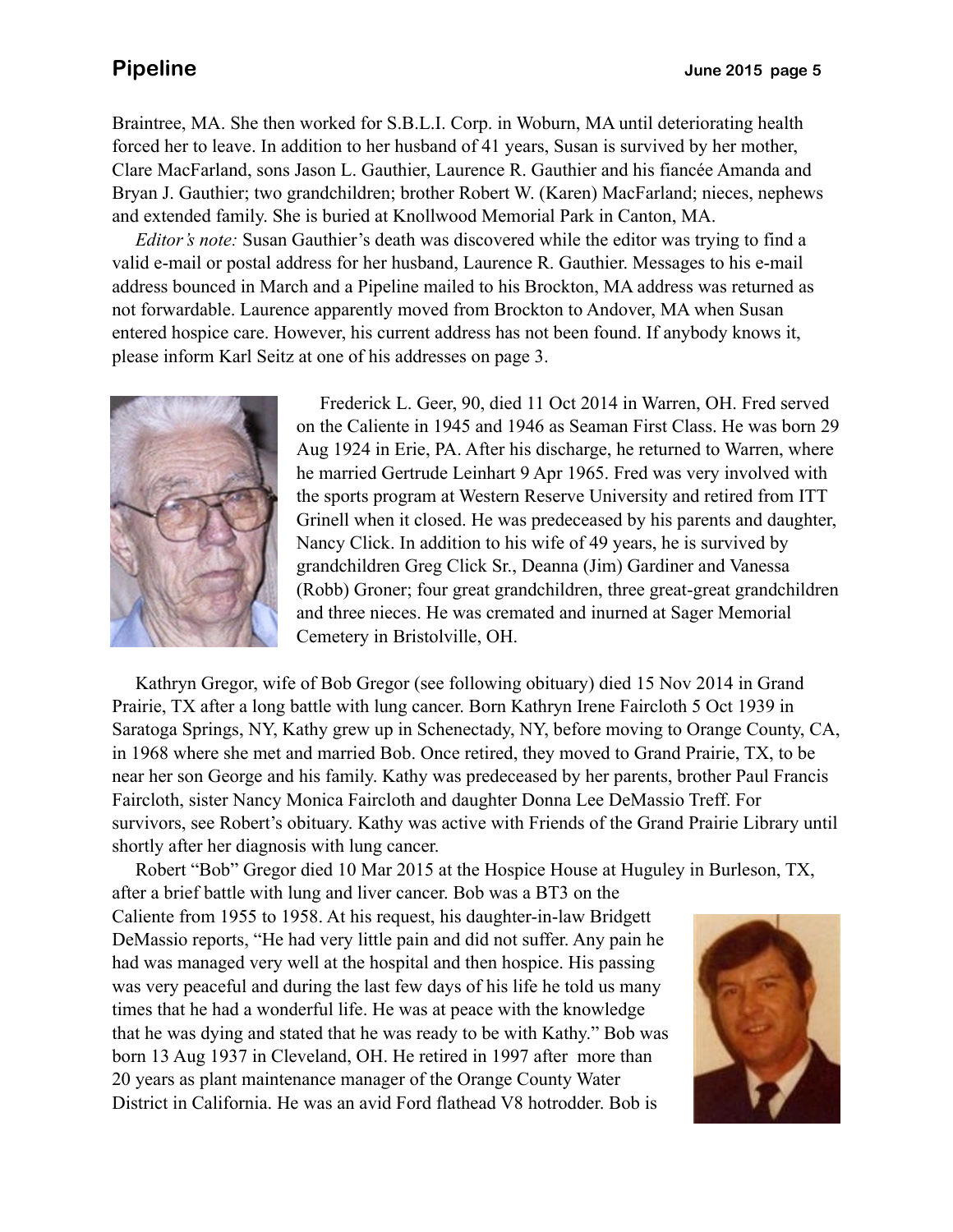survived by sons Robert (Ralinda), Kirk and Rick; three stepchildren, Stephanie (Joe) Dempsey, George (Bridgett) DeMassio and Kathleen (Doug) Ramsey, and many grandchildren and great grandchildren. Bob and Kathy were inurned at Westminster Memorial Park in Westminister, CA.

Robert L. LeGacy, 89, died 5 Feb 2015 at Greenbriar Terrace Rehabilitation in Nashua, NH.

Bob served on the Caliente from 1943 to 1945 as a BM2. It was Bob's desire for a reunion of his World War II shipmates that lead to the formation of the USS Caliente (AO-53) Association. Born in Swampscott, MA, he graduated from Monument Mountain Regional High School in Great Barrington, MA, before enlisting in the U.S. Navy where he was a member of the first crew of the Caliente. For his service, Bob was awarded a Silver Star, four Bronze Stars, the American Defense Service Medal, the China Service Medal, the Navy Occupation Service Medal, the WWII Victory Medal and the Good Conduct Medal.. He owned and operated R.L. Legacy & Son Inc. of Westford, MA for 39

years with his son Wayne. In Westover, Bob served as an auxiliary police officer for 23 years, a volunteer firefighter for 12 years, a member of the Board of Health and of the Affordable Housing Committee. In addition, he belonged to a large number of business, civic and social organizations. Bob was predeceased by his parents and siblings Helen J. Kashian Whitcomb and Melvin H. LeGacy. Bob is survived by his wife of nearly 25 years, Nancy LeGacy, sons Robert (Jai), Wayne (Debra) Gary (Brooke) and James (Wende) LeGacy; daughters Jane, Robin and Allyson LeGacy; sister Diane B. Keefner; 15 grandchildren, 12 great grandchildren and several





nieces and nephews. He was buried in Pine Grove Cemetery, Westford, MA.

David Edward Reynolds died 10 Mar 2015.at his home in Decatur, IL. David Eddie served

on the Caliente as a SK3 in 1969 and 1970. According to shipmate Larry Wallace, David was bedridden the last 20 years of his life because of numerous diseases, including Parkinson's, that his family believes resulted from exposure to Agent Orange during his service on the Cal. David was born 2 Jul 1947 in Decatur, IL He married Vicki Cheryl Baker 6 Jan 1974. He worked at the U.S. Postal Service for 30 years as letter carrier and distribution clerk before retiring in 1996. David was predeceased by his parents and brother Joe Reynolds. In addition to his wife, he is survived by sons Eric (Monica) and Cory (Ginger) Reynolds, two grandsons, sister Vera Nauta and all of his beloved Boxers.

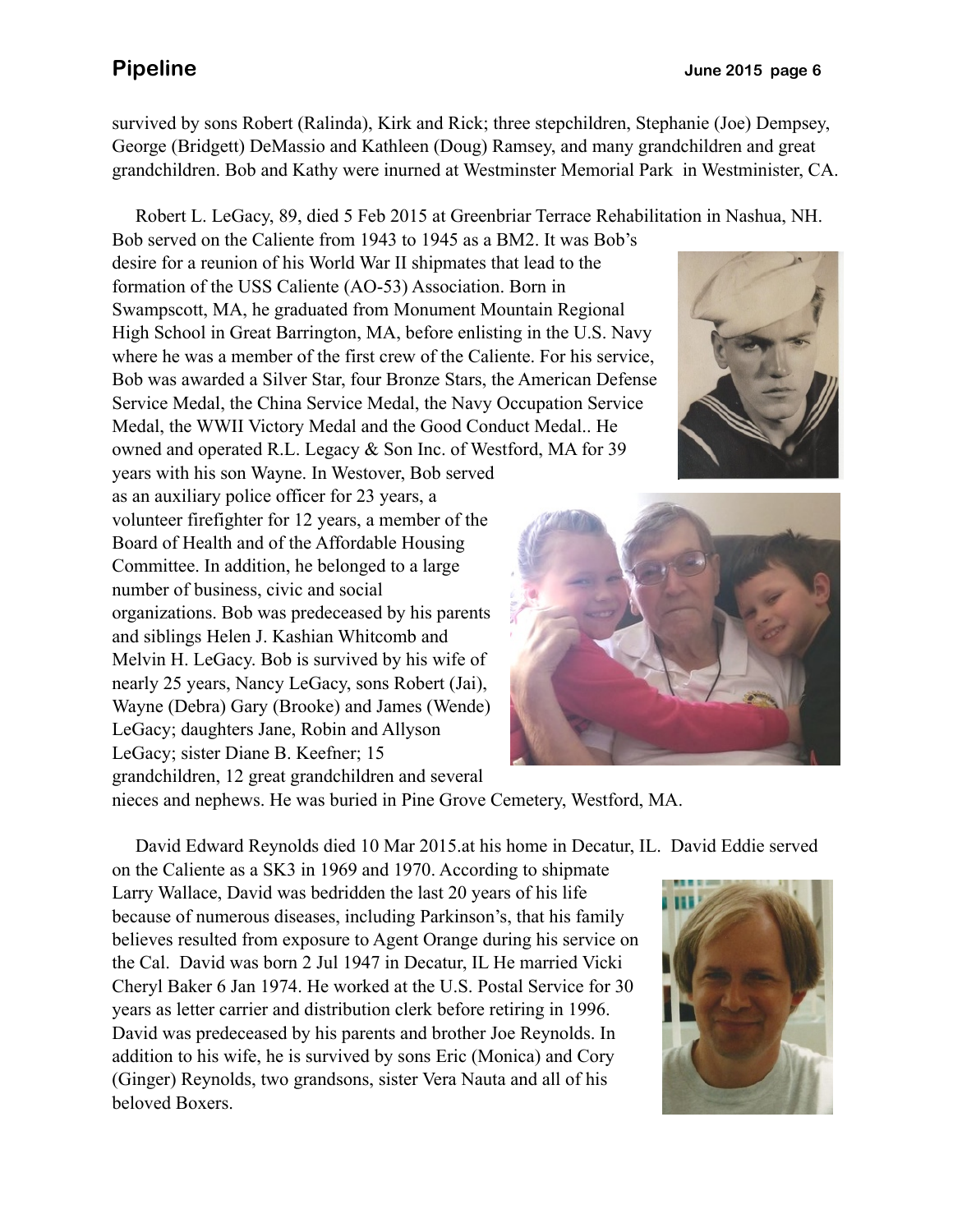**Pipeline** June 2015 page 7



# **USS CALIENTE (AO-53) NEW ORLEANS REUNION**









### **Hyatt Place, New Orleans, Louisiana 10 September – 13 September 2015**

 Reservations can be made at the Hyatt Place, 881 Convention Center Boulevard, New Orleans, LA by calling 1-888-233-1234 and identifying yourself as part of the USS Caliente Reunion. The room rates are good for three days prior to and three days post the reunion dates. The group rate is \$109.00 per person plus 14.75 percent state and local taxes plus a \$1.00 occupancy fee per room. The cutoff date for reservations is 11 August 2015. Valet Parking is available at \$29.00 per car per day.

# **AGENDA FOR THE REUNION**

### **Thursday 10 September**

- a) Hotel Check-in
- b) 3:00 PM until 6:00 PM Reception (hors d'oeuvres will be provided)

### **Friday 11 September**

- a) 7:00 AM 9:00 AM -Continental Breakfast
- b) Free Time

### **Saturday 12 September**

- a) 7:00 AM 9:00 AM Continental Breakfast
- b) 9:00 AM Annual Business Meeting
- c) Free time until banquet
- d) 6:30 PM Social gathering in banquet room
- e)  $7:00 \text{ PM} \text{Dinner}$

### **Sunday 13 September**

- a) 7:00 AM 9:00 AM Continental Breakfast
- b) 9:00 AM 12:00 PM Farewells and Goodbyes